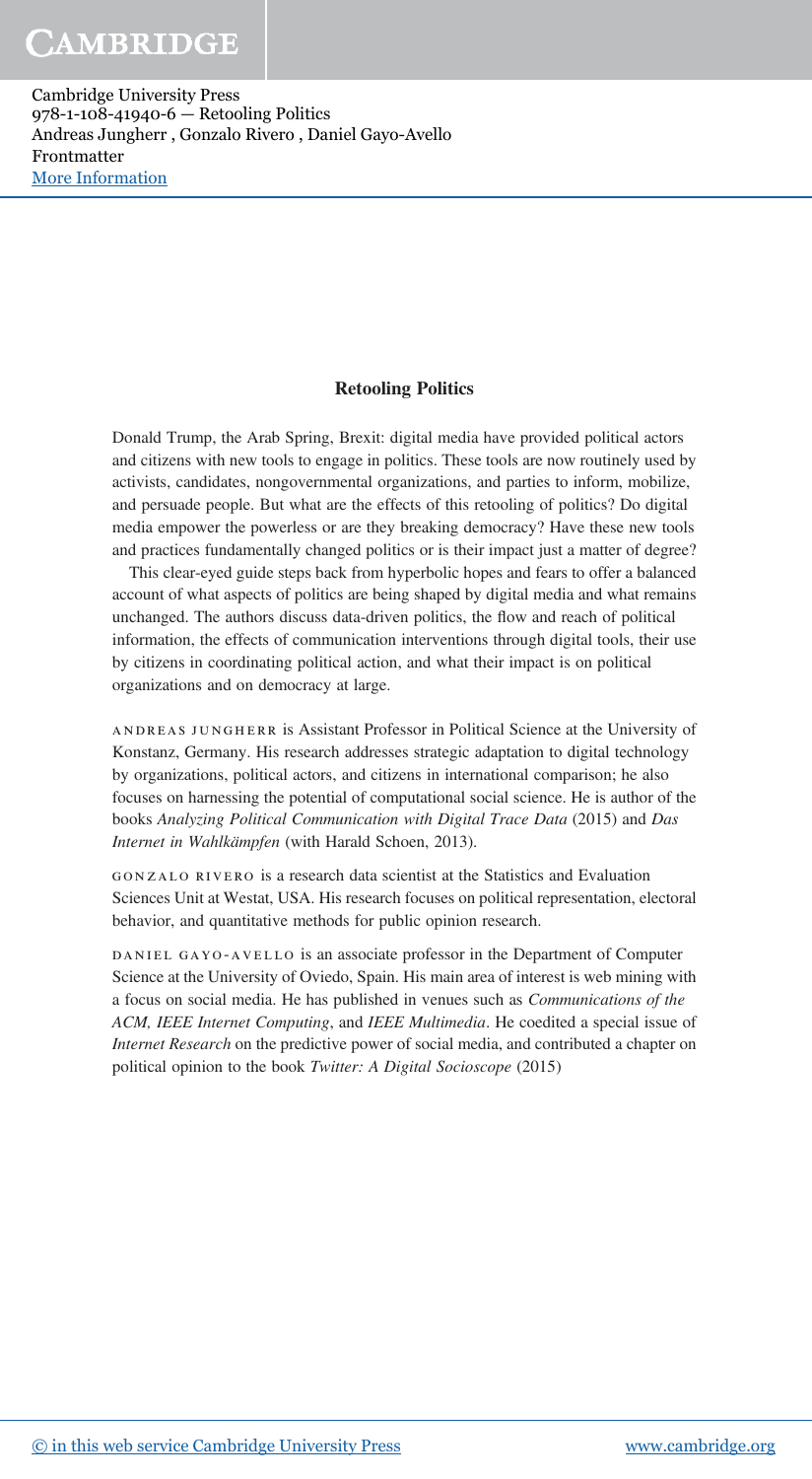## **CAMBRIDGE**

Cambridge University Press 978-1-108-41940-6 — Retooling Politics Andreas Jungherr , Gonzalo Rivero , Daniel Gayo-Avello Frontmatter [More Information](www.cambridge.org/9781108419406)

# Retooling Politics

How Digital Media Are Shaping Democracy

ANDREAS JUNGHERR *University of Konstanz*

GONZALO RIVERO *Westat*

DANIEL GAYO-AVELLO *University of Oviedo*

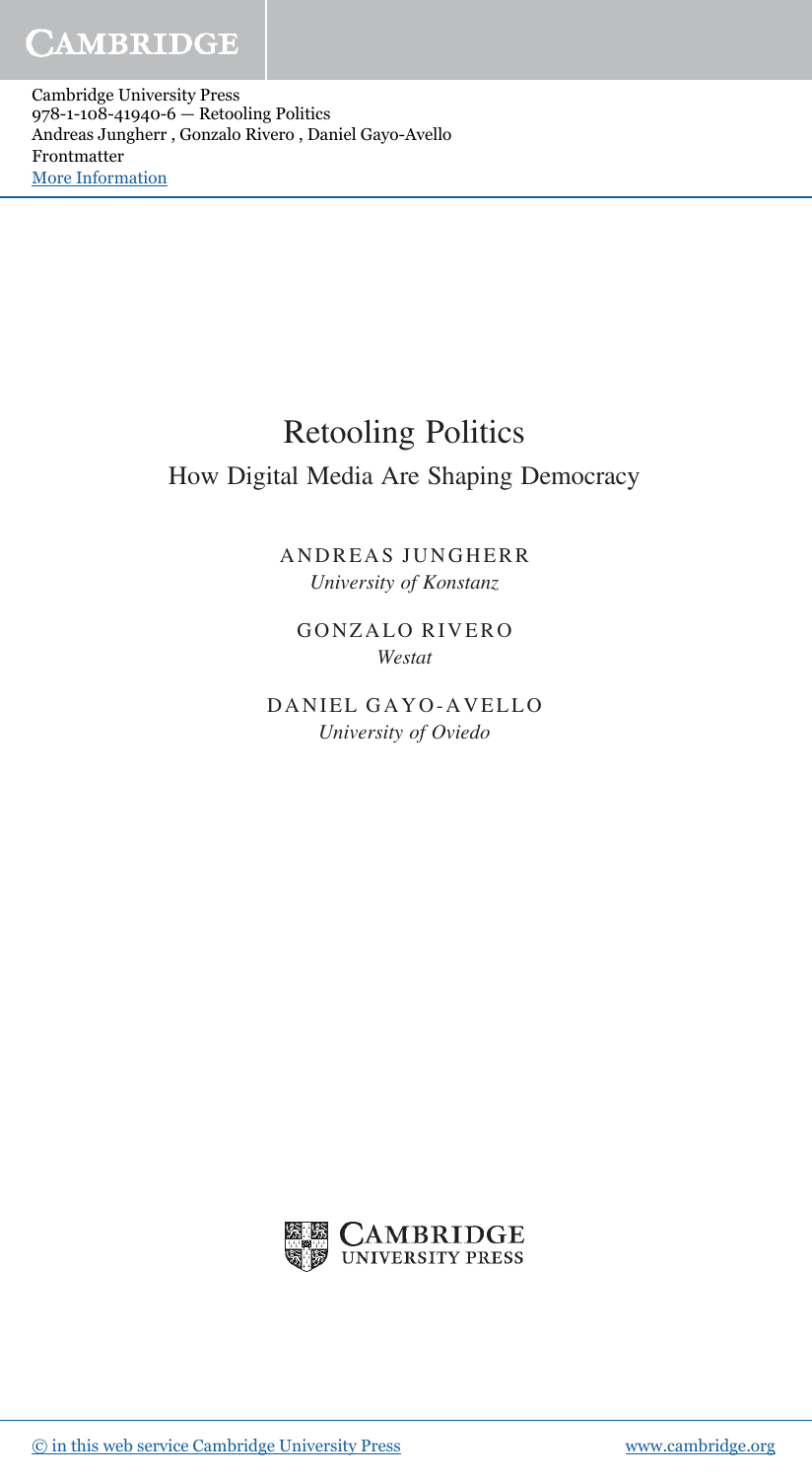# **CAMBRIDGE**<br>UNIVERSITY PRESS

University Printing House, Cambridge CB2 8BS, United Kingdom

One Liberty Plaza, 20th Floor, New York, NY 10006, USA

477 Williamstown Road, Port Melbourne, VIC 3207, Australia

314–321, 3rd Floor, Plot 3, Splendor Forum, Jasola District Centre, New Delhi – 110025, India

79 Anson Road, #06–04/06, Singapore 079906

Cambridge University Press is part of the University of Cambridge.

It furthers the University's mission by disseminating knowledge in the pursuit of education, learning, and research at the highest international levels of excellence.

> www.cambridge.org Information on this title: www.cambridge.org/9781108419406 DOI: 10.1017/9781108297820

© Andreas Jungherr, Gonzalo Rivero, and Daniel Gayo-Avello 2020

This publication is in copyright. Subject to statutory exception and to the provisions of relevant collective licensing agreements, no reproduction of any part may take place without the written permission of Cambridge University Press.

First published 2020

Printed in the United Kingdom by TJ International, Padstow Cornwall

A catalogue record for this publication is available from the British Library.

*Library of Congress Cataloging-in-Publication Data* Names: Jungherr, Andreas, author. | Rivero Rodríguez, Gonzalo, author. | Gayo-Avello, Daniel, 1975- author.

Title: Retooling politics : how digital media are shaping democracy / Andreas Jungherr, Gonzalo Rivero, Daniel Gayo-Avello.

Description: Cambridge ; New York, NY : Cambridge University Press, 2020. | Includes bibliographical references and index.

Identifiers: LCCN 2019051270 (print) | LCCN 2019051271 (ebook) | ISBN 9781108419406 (hardback) | ISBN 9781108297820 (epub)

Subjects: LCSH: Communication in politics–Technological innovations. | Political participation–

Technological innovations. | Digital media–Political aspects. | Big data–Political aspects. | Technology and democracy

Classification: LCC JA85 .J86 2020 (print) | LCC JA85 (ebook) | DDC 320.01/4–dc23

LC record available at https://lccn.loc.gov/2019051270

LC ebook record available at https://lccn.loc.gov/2019051271

ISBN 978-1-108-41940-6 Hardback

Cambridge University Press has no responsibility for the persistence or accuracy of URLs for external or third-party internet websites referred to in this publication and does not guarantee that any content on such websites is, or will remain, accurate or appropriate.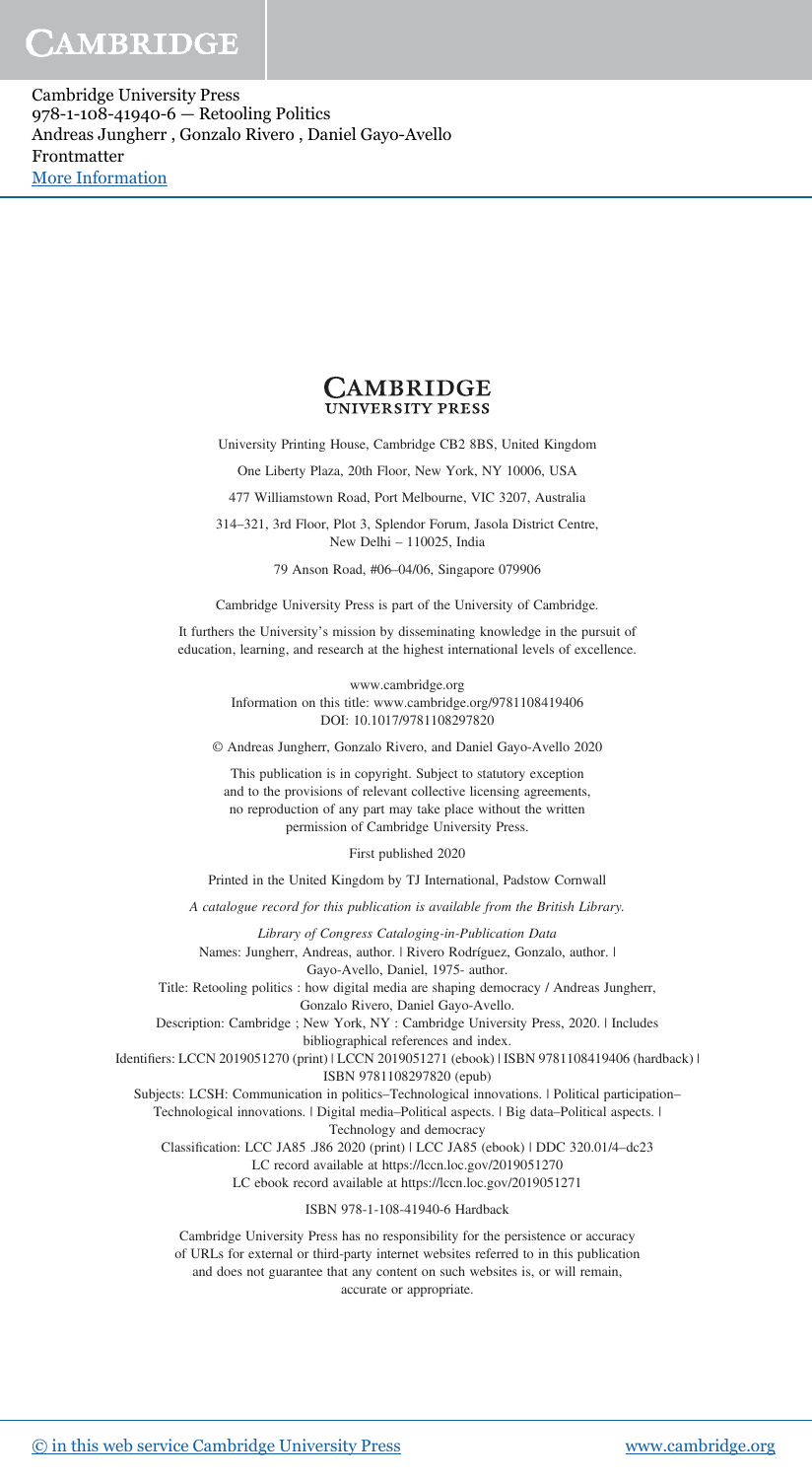### **Contents**

|              |                                                         | Acknowledgments                                        | page viii |
|--------------|---------------------------------------------------------|--------------------------------------------------------|-----------|
| $\mathbf{1}$ | The Rise of Digital Media and the Retooling of Politics |                                                        |           |
|              | 1.1                                                     | What to Expect?                                        | 6         |
|              | 1.2                                                     | Digital Media and the Needs of Political Actors        | 7         |
|              | 1.3                                                     | What Are the Drivers of Digital Media's Impact         |           |
|              |                                                         | on Politics?                                           | 21        |
|              | 1.4                                                     | Retooling Politics: Providing New Tools in the Pursuit |           |
|              |                                                         | of Political Goals                                     | 25        |
| $\mathbf 2$  |                                                         | The Flow of Political Information                      | 30        |
|              | 2.1                                                     | The Role of Organizations in the Flow of Political     |           |
|              |                                                         | Information                                            | 31        |
|              | 2.2                                                     | Media Systems                                          | 33        |
|              | 2.3                                                     | Controlling Access and Flow of Political Information   | 35        |
|              | 2.4                                                     | Challenges                                             | 37        |
|              | 2.5                                                     | Consequences                                           | 45        |
|              | 2.6                                                     | Retooling the Flow of Political Information            | 66        |
| 3            | <b>Reaching People</b>                                  |                                                        |           |
|              | 3.1                                                     | Three Dimensions of Reach                              | 70        |
|              | 3.2                                                     | Reaching People Directly and through Partners          | 72        |
|              | 3.3                                                     | Reaching People through News Media                     | 74        |
|              | 3.4                                                     | Mass Media's Declining Reach                           | 75        |
|              | 3.5                                                     | Determining Reach                                      | 79        |
|              | 3.6                                                     | Mass Audience versus Niche Audiences                   | 83        |
|              | 3.7                                                     | Echo Chambers and Filter Bubbles                       | 85        |
|              | 3.8                                                     | Cutting Out the Middlemen                              | 92        |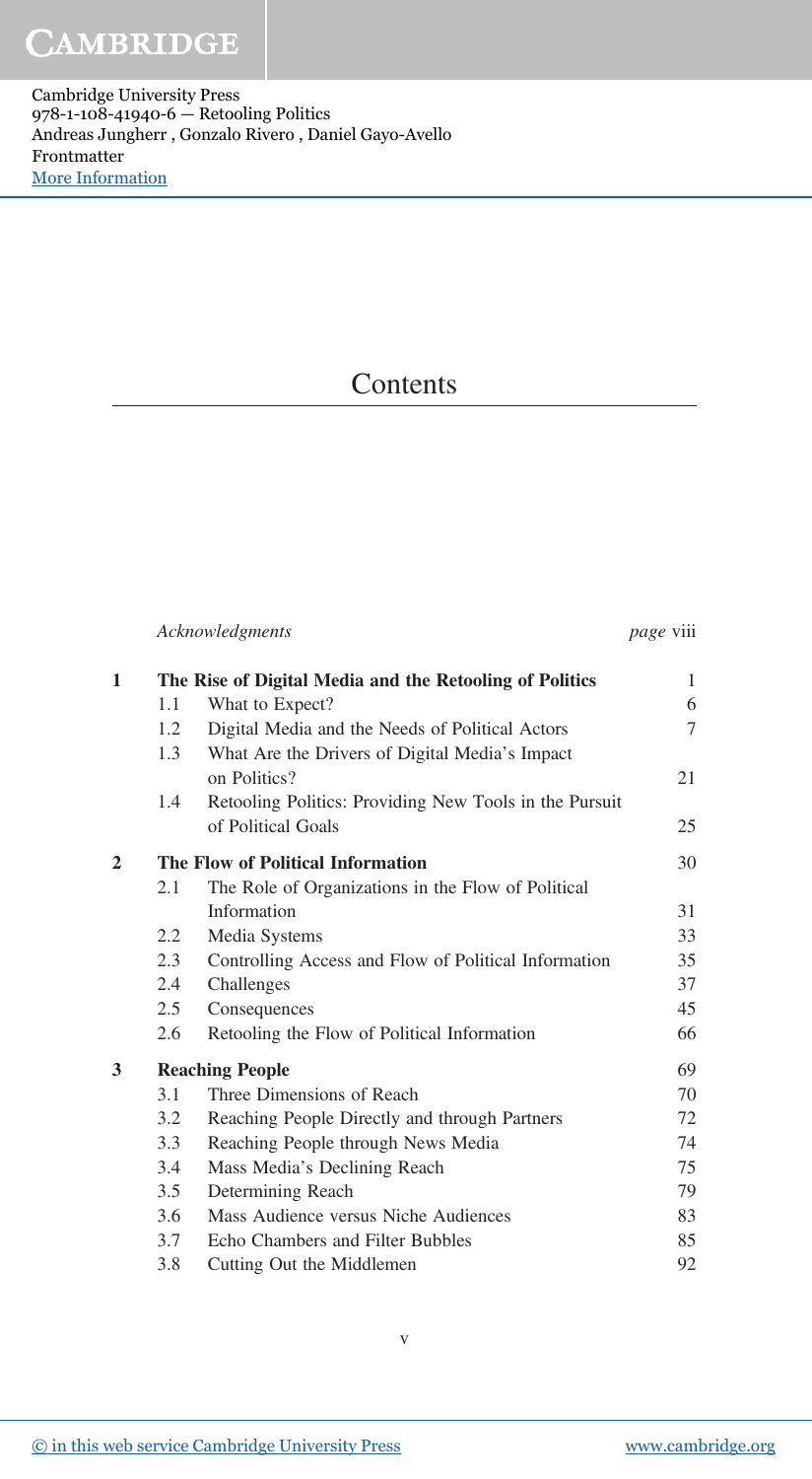| Vİ. |                                               | Contents                                                                                                                                                                                                                                                                                |                                                      |
|-----|-----------------------------------------------|-----------------------------------------------------------------------------------------------------------------------------------------------------------------------------------------------------------------------------------------------------------------------------------------|------------------------------------------------------|
|     | 3.9<br>3.10                                   | The Reach of Disinformation<br>Retooling the Reach of Political Information                                                                                                                                                                                                             | 95<br>100                                            |
| 4   | 4.1<br>4.2<br>4.3<br>4.4<br>4.5<br>4.6        | The Effects of Political Information<br>What Do We Know?<br>Why Should the Effects of Digital Media Be Different?<br>Effects on Individuals<br>Effects on Society<br>Misreading the Effects of Digital Media<br>Coming to Terms with Limited and Contingent Effects<br>of Digital Media | 103<br>104<br>107<br>109<br>120<br>124<br>131        |
| 5   | 5.1<br>5.2<br>5.3<br>5.4<br>5.5               | <b>Digital Media and Collective Action</b><br>Two Types of Collective Dilemmas<br>The Organization of Protests<br><b>Counteracting Protests</b><br>The Social Side of Individual Decisions<br>Digital Media as a Strategic Tool                                                         | 132<br>134<br>136<br>144<br>149<br>156               |
| 6   | 6.1<br>6.2<br>6.3                             | <b>Changing Organizations</b><br>New Ways of Organizing in Politics<br>How Do Organizations Adapt?<br>New Ways of Organizing, New Ways of Running<br>Organizations                                                                                                                      | 158<br>161<br>170<br>177                             |
| 7   | 7.1<br>7.2<br>7.3<br>7.4<br>7.5<br>7.6<br>7.7 | <b>Data in Politics</b><br>Making Social Life Countable<br>Promises of Digital Data<br>Challenges of Digital Data<br><b>Extending Transparency</b><br>Manipulating Digital Metrics<br>Data-Driven Campaigning<br>Making Politics Countable                                              | 179<br>181<br>184<br>187<br>192<br>194<br>198<br>210 |
| 8   | 8.1<br>8.2<br>8.3<br>8.4                      | <b>Digital Media and Democracy</b><br>Democracy as Delegation<br>Digital Media, Accountability, and Representation<br>Deepening Democracy<br>Digital Solutions and Non-digital Problems                                                                                                 | 212<br>216<br>220<br>226<br>234                      |
| 9   | 9.1<br>9.2                                    | <b>Digital Media in Politics</b><br>What Have We Learned?<br>Why Do We Keep Getting This Wrong?                                                                                                                                                                                         | 236<br>237<br>240                                    |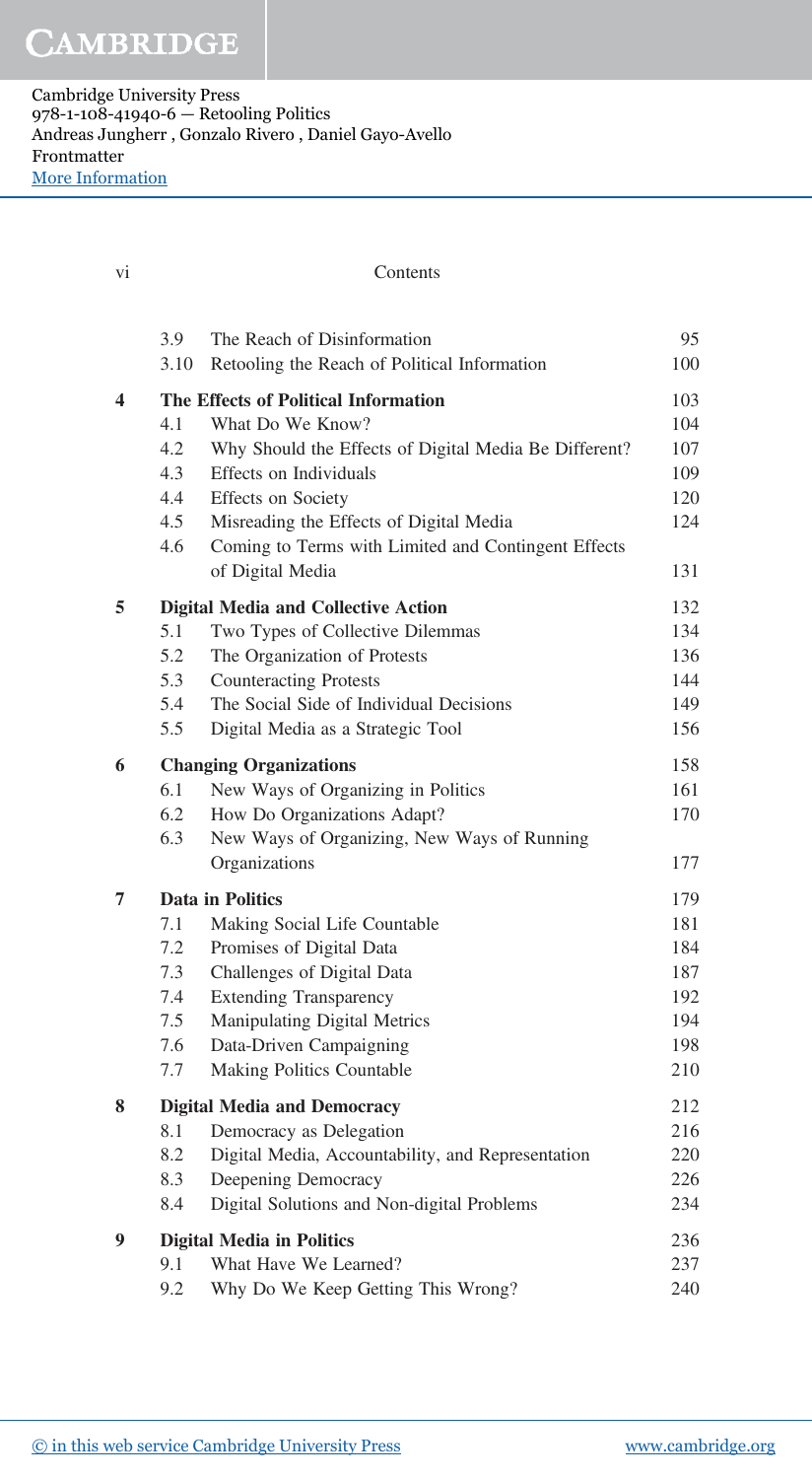|              | Contents                                             | V11 |
|--------------|------------------------------------------------------|-----|
| 9.3          | Getting It Right: Putting Digital Media into Context | 245 |
| 9.4          | What Comes Next?                                     | 250 |
| 9.5          | The Final Account                                    | 252 |
|              | References                                           | 255 |
| <i>Index</i> |                                                      | 323 |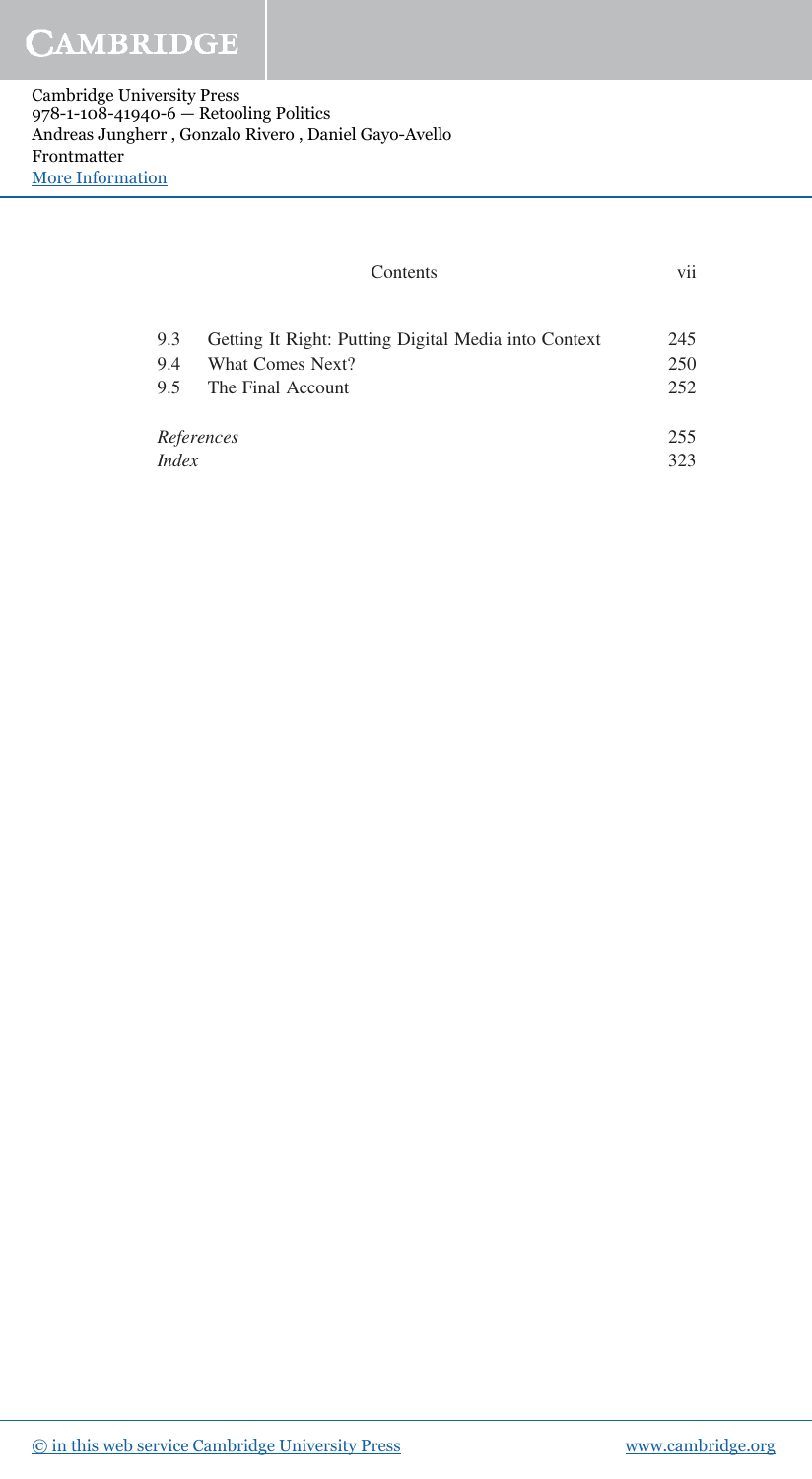## Acknowledgments

We started this book in early 2017, at a time when the literature on digital media and politics was undergoing a deep transformation, trying to make sense of the unexpected events that had happened the year before. The landscape was very exciting and intimidating as we set out to structure academic debates that were quickly evolving. It also meant that the always exhausting and absorbing process of writing a book was even more demanding. We feel very lucky to have been able to rely on our friends and family, who patiently offered us unconditional support during this journey. Our deepest gratitude goes to Hortensia Fernández, Valeska Gerstung Lucía Leal, Haley Miller, and Víctor Sancho. The book would have been impossible without you.

Although three of us appear on the cover, this book has been a shared journey with many other colleagues who were always ready to offer their time to provide feedback and encouragement. We owe a special debt of gratitude to the participants in a workshop held at the University of Konstanz (Germany) in spring of 2018, who were kind enough to spend two days working with us on an early version of the manuscript. We thank Shelley Boulianne, Sara Colella, Jan Dix, Fabrizio Gilardi, Max Heermann, David Karpf, Steffen Kramer, Shannon McGregor, Ralph Schroeder, and Jasmin Siri for their participation, insightful comments, and generous advice. The workshop was made possible by the generous funding from the Cluster of Excellence "Kulturelle Grundlagen von Integration" at the University of Konstanz.

Many colleagues read different versions of the chapters and provided us with invaluable comments. We thank Berta Barbet Porta, Oliver Posegga, Harald Schoen, and Yannis Theocharis who read parts of the manuscript and gave us detailed feedback. In addition, Marco T. Bastos, Pablo Fernández-Vázquez, Pascal Jürgens, Rasmus Kleis Nielsen, Adrian Rauchfleisch, and Alexander Wuttke were always only one quick email away and provided us